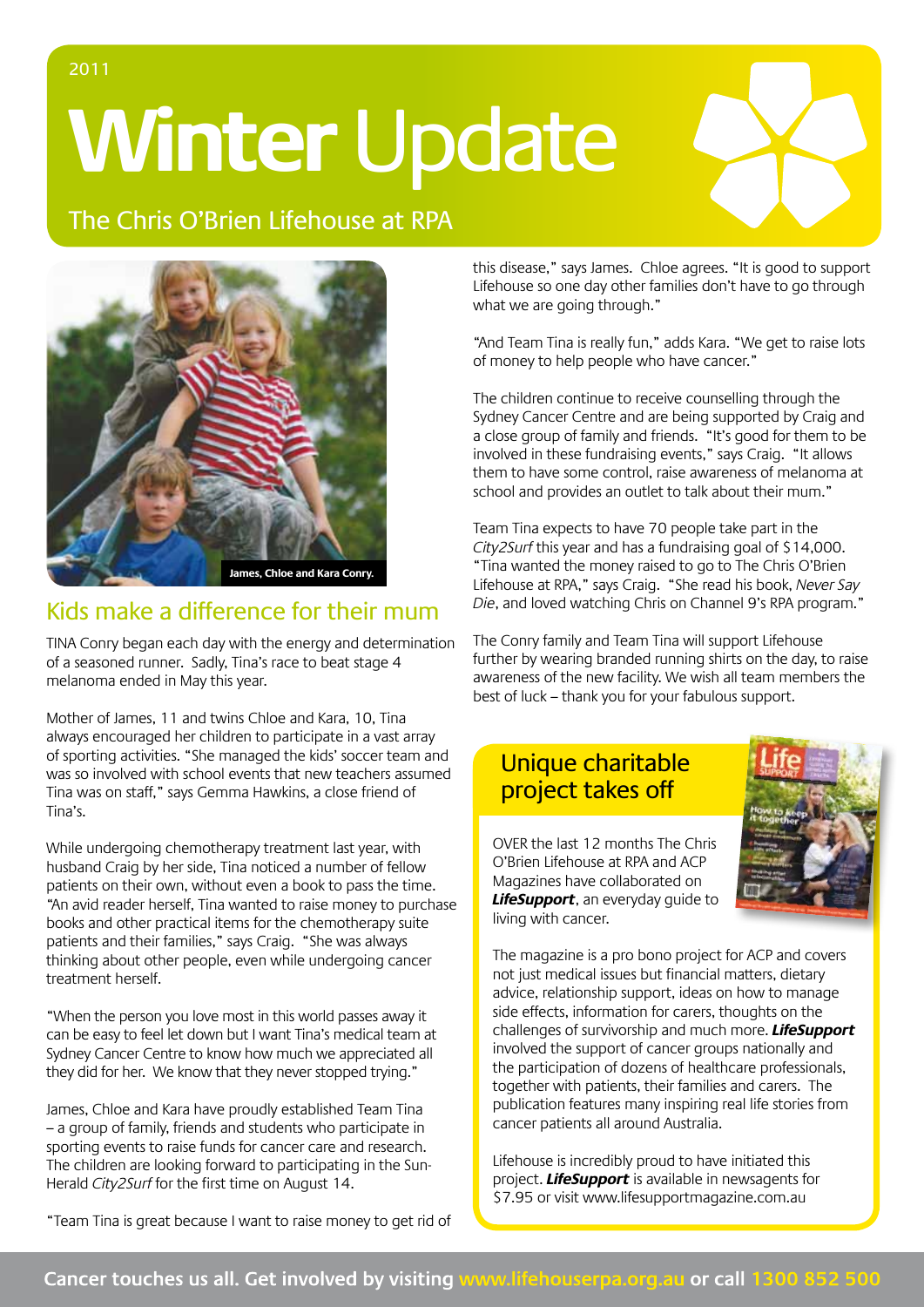#### **CEO Message Timothy Dugan**



Hello, and welcome to our Winter newsletter and supporter update.

Work on The Chris O'Brien Lifehouse site has really taken off since I last wrote to you. A new section of tunnel between RPA and the Radiation Oncology Facility has been completed and excavation should be completed by the end of July.

We are about to sign a contract for the main construction works, which are due to commence in August. This is a major milestone in the project and we expect to see the new building out of the ground by the end of this year.

With the new facility works now tendered and underway, there will be an increased focus on the organisational design of Lifehouse and its culture. As I have said previously these aspects of Lifehouse are every bit as, if not more, important than the physical facility. We will have up to 400 staff working at Lifehouse and we want to make sure that they feel passionate about the organisation and proud to be part of it.

I am also proud to be able to announce the launch of a new magazine for cancer patients, carers and supporters. **LifeSupport** is an initiative of Lifehouse at RPA and is a magazine for the cancer community of Australia generally. This unique publication would not have been possible without the support and contribution of many organisations and individuals, including ACP, who got behind the idea from the outset. ACP kindly provided their time and resources on a pro bono basis and we are very grateful to all involved.

Staff at Sydney Cancer Centre, including Radiation Oncology, continue to devote their time to all aspects of planning the new Lifehouse organisation and culture, and we are extremely appreciative of their magnanimity.

Kind regards,

**Timothy Dugan** Chief Executive Officer, The Chris O'Brien Lifehouse at RPA



#### **Second anniversary Chris O'Brien memorial luncheon**





**Supporters Harry, Rod and Diana Mitchell.**

WE would like to extend our deep appreciation to Guillaume Brahimi, who graciously offered his restaurant Guillaume at Bennelong for a commemorative lunch to mark the second anniversary of the passing of Professor Chris O'Brien AO.

It was an honour to have The Hon. Gillian Skinner MP, Minister for Health and Minister for Medical Research provide the keynote address at the event. Lifehouse is very grateful to have the NSW Government's support for this important project. We were also honoured to have our Patron, Her Excellency Professor Marie Bashir AC CVO Governor of New South Wales, speak at the luncheon.

Thank you to our wonderful sponsors for their support, in particular Drs Sansom, Air Mauritius, Grand Mauritian, Neil Perry, Matt Moran, Peter Griffen, Trimex, Flavours From Afar, Laurent Perrier and Winestock for their generosity. We appreciate the efforts of the SHNCI Committee. Finally, our deep gratitude to all the guests who attended the lunch which raised over \$140,000. We so appreciate the opportunity to engage you in the genesis of something truly innovative for the benefit of all Australians.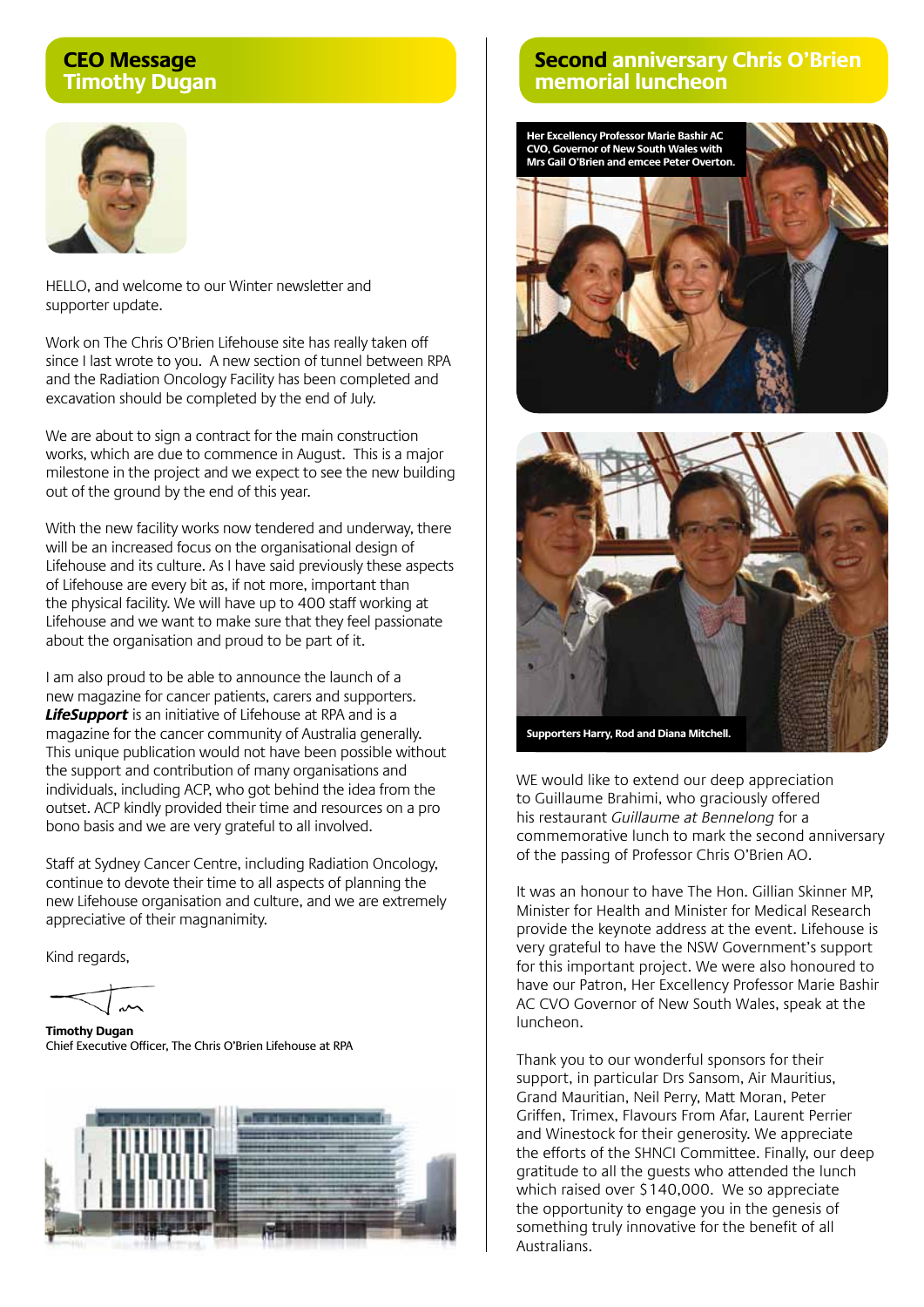### **A clarion call from across the Nullabor**

Vince Paparo, an environment and planning lawyer now living in Perth, was first treated at Sydney Cancer Centre for nasopharyngeal cancer in 2004. Six years after his recovery Vince noticed concerning symptoms and unfortunately recently received a diagnosis of a recurrent tumour.

"I initially started down the path of having treatment in Perth but at the urging of my children sent my MRI results to Dr Tin, radiation oncologist at Sydney Cancer Centre who had treated me back in 2004 when I lived in Sydney. Dr Tin rang me on my mobile as soon as she saw the scans."

Vince says he was immediately taken by Dr Tin's approach, her humanity, sense of hope as well as her undoubted expertise and experience.

"She told me that my tumour was in a dangerous position but that we could come up with a good plan for treatment. She said let's go for broke, I had nothing to lose. There was something in her voice which was so compelling, like a clear call across the Nullarbor telling me I needed to go back to Sydney for treatment."

It all then happened quickly, with Dr Tin arranging scans and consultations. Within 2 weeks Vince had relocated and started treatment in Sydney. He says he feels like he has come back to a family for his treatment.

"I just feel that they are on my side. I have total trust and confidence in (radiation oncologist) Dr Tin and (medical oncologist) Professor Boyer and their wonderful teams. When I saw Keith Cox, the chemotherapy nurse practitioner again after all these years, he said 'We haven't changed a bit, have we Vince?' "

Now living in Perth, Vince wasn't aware of the plans for The Chris O'Brien Lifehouse at RPA before his current visit. When he first arrived, he says he noticed the excavation underway and hoarding around the site. "When I saw the statement about Lifehouse on the hoardings, 'We treat one type of cancer – yours' I couldn't help but point it out to my family; it is such an accurate reflection of my experience here."



this time round. "The scanning techniques are more advanced, the focus of radiation therapy is more targeted and precise and I've noticed nausea is more controlled with the chemotherapy drugs now used. But having cancer treatment is just like the legal profession – the law makes up only half of it and the rest is about people."

Vince says he has been able to focus on his spirit and soul, and his medical team on his treatment. But he notes that his medical team has also provided him with great comfort and support on his emotional journey too.

In July, Vince and his wife Chris will travel to London for the wedding of their eldest son Joshua – the first of their five children to be married. Vince's medical team is focused on the best possible outcome for him in preparation of this special event.

"They are constantly referring to the wedding, speaking to one another with this goal in mind, suggesting the best way to deal with side effects of the treatment and manage symptoms in the lead up to the flight. They keep telling me I should upgrade to premium economy," he laughs. "They are just thinking of my future and want to be involved – it's a privilege to feel that."

Vince quotes a line from the Bob Dylan song Mississippi. "'You can come back, but you can't come back all the way'. I'm no longer sure Bob was right on that one," he says. "Maybe, sometimes, you can come back even further."

We wish Vince and Chris all the best and congratulate Joshua

and his wife-to-be Louisa on their upcoming nuptials.

Vince has noticed considerable advances in cancer treatment

KIA

**Mr MK Kim, President and CEO of Kia Motors Australia/New Zealand presents the Grand Carnival to Brent Cubis, CFO at Lifehouse.**



Kia Motors has kindly donated a Grand Carnival to transport patients of the Sydney Cancer Centre to and from their treatment sessions. The transport service is manned by volunteers and operates each weekday for patients undergoing radiotherapy or chemotherapy.

Celine Crowther, volunteer coordinator at Sydney Cancer Centre says, "The service provides convenient, complimentary transfers for patients who have no other means of attending their appointments.'

Railway Station if there is enough demand, connecting patients from regional NSW. This Lifehouse at RPA initiative enhances and extends grateful to Kia Motors for their generous support.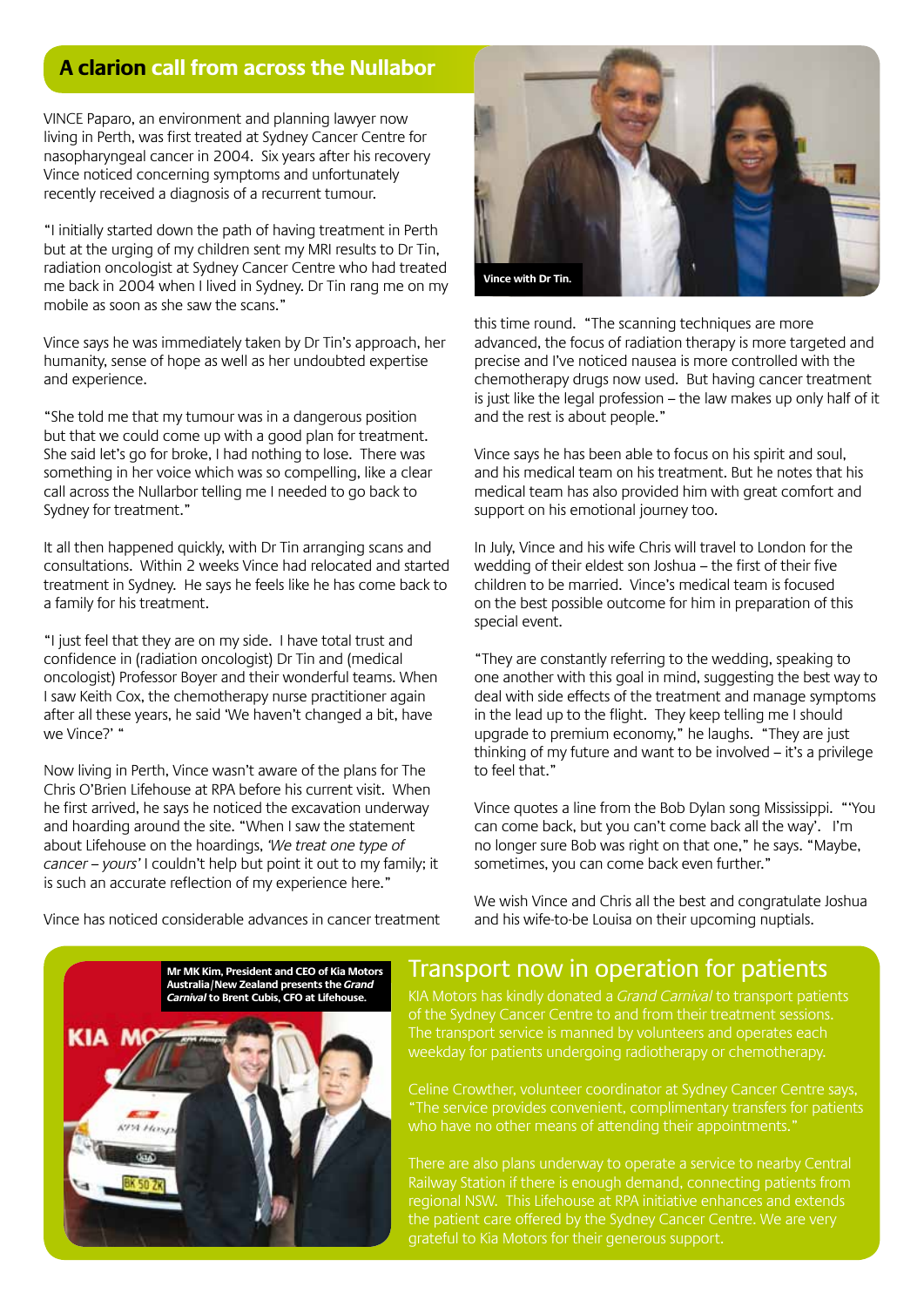### **Medical Director's Message Professor Michael Boyer AM**



THERE is a palpable sense of excitement amongst Sydney Cancer Centre staff about the new Lifehouse development and what it will mean for the patients of tomorrow. Despite this, we remain firmly focused on today's patients and continue to work hard to provide them with the very best possible care. Our job is made easier as a result of the backing that we receive from those of you who so generously donate to The Chris O'Brien Lifehouse at RPA. Some of these funds are provided to the Sydney Cancer Centre each year in the form of grants, which support numerous important ongoing programs.

One such program is the psycho-oncology program, which provides counselling and support services to our patients and their families. This program is partially funded by the NSW Cancer Institute, but a substantial increase in the funding provided by Lifehouse will see it become the major funder of

this valuable service. Over the past 12 months almost 1,000 patients have benefitted from sessions provided by two psychologists and a social worker. As a result of your support, an additional psychologist and a psychiatrist will join the team later this year, allowing even more patients to benefit.

The psycho-oncology program incorporates the Information and Support Centre and the Volunteer Program, which are wholly funded by grants from Lifehouse (and of course also rely on the tremendous contribution made by our team of 70+ volunteers). Each year, literally thousands of patients benefit in a range of ways including: access to a library of cancer related material; internet access and assistance with searching for information; the provision of volunteer transport; a tea and coffee service in our waiting rooms; and a range of workshops.

These are just some examples of how your support helps us to make the cancer journey for our patients just a little bit easier. I'd like to thank you for your past support and encourage you to continue to partner with us to allow us to help even more people in the future.

**Professor Michael Boyer AM** Director, Sydney Cancer Centre and The Chris O'Brien Lifehouse at RPA

#### **Friends unite for Sydney Half Marathon fundraiser**

Gemma Wald and Amy Nixon were training up to four times a week in the lead up to the Sydney Half Marathon held on 15th May. It was Gemma's first ever half marathon and she chose to raise funds for The Chris O'Brien Lifehouse at RPA in honour of her late father Neal Wald, who was a patient of the Sydney Cancer Centre.

"Dad's doctors did such an incredible job – Professor Boyer, Dr Milross and Dr Clarke – and they were so good to my family as well. This was a way to thank them, give back a bit, and raise money for future cancer care. It was also good to challenge ourselves, and of course training with a friend is inspiring. It's easy to stay motivated when you believe in a good cause."

Gemma works for the Westfield Group and was overwhelmed by the incredible support she received from her colleagues. "Amy and I created an online fundraising page and sent the link to everyone we knew, asking them to support us," she says. "A large majority of donations made came from co-workers at Westfield. It was just fantastic."

The pair entered under the name 'The Waddlers' and were the second-highest online fundraisers for the event. More than \$7,000 was raised by the duo for the Lifehouse project. The money will also contribute to cancer patient care, research programs and equipment purchases for the Sydney Cancer Centre.

In addition, Gemma's family is making plans to provide a



fellowship grant for research into parotid gland cancer, which Neal was diagnosed with in 2007.

"Amy and I want to say a big thank you to our families, friends and colleagues for supporting us, and in turn supporting the Lifehouse project," said Gemma, who is off to Africa in a few months to climb Mt Kilimanjaro.

We wish her all the best for her upcoming trek.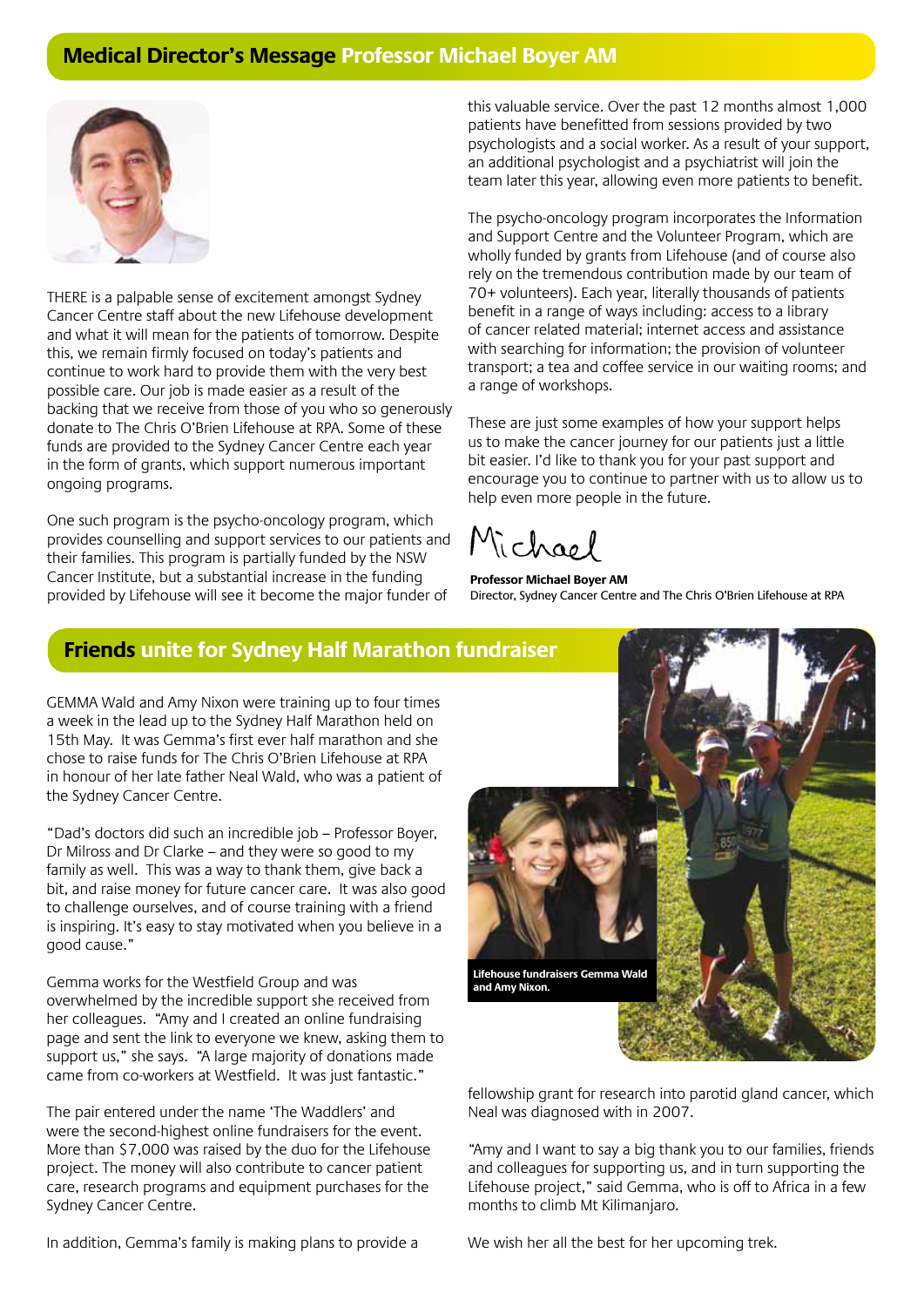## **Determination and a trial drug works for lung cancer patient**



A few weeks before Christmas in 2008, Mosman marketing executive and mother of two Caroline Bernardi was diagnosed with lung cancer.

"It was surreal," says Caroline, who was 44 at the time. "I recall delivering Christmas presents to my clients in the morning and then at 3.00pm finding out I had inoperable cancer. The following day I was told I had a less than 5% chance of surviving more than 12 months. During the course of one day our lives changed forever.

"I hadn't had any physical symptoms, however, for months I'd had this feeling that something wasn't right and kept returning to my GP's office for check-ups, insisting I had cancer somewhere in my chest or head area. I just had this overwhelming instinct that I had cancer. My GP continued to ask about symptoms but I never had any. She finally agreed to refer me to an ear, nose and throat specialist but made me promise I'd accept the findings and not dwell on a hypothetical illness anymore.

"And eventually, after a CT scan and biopsy I was told, 'Actually Caroline, you are right'.

"Our lives were devastated. My friends told me I was going to be alright but I didn't believe them. I wasn't an especially positive person and I wondered how I could possibly fight this and live."

Caroline's primary tumour was in her right lung but by the time she was diagnosed it had spread to both lungs and into her bronchus and neck. She was told her prognosis was very poor.

Caroline and her husband Simon decided to tell their daughters, aged six and 10 at the time, only as much as they thought the girls could handle. Their eldest daughter Claudia had recently finished a school project about the effects of smoking. Caroline says she was determined to make sure they knew that her illness wasn't from smoking.

"I was immobilised by fear," says Caroline. "I was terrified to go to sleep at night because waking up to face the nightmare again was unbearable. It was the emotional torture of leaving my children and husband alone that I found so difficult. I was consumed by thoughts like, 'Who's going to do the girls' hair for ballet?'"

Working for a hotel group at the time, Caroline says she went from giving presentations to large groups of people at conferences, to not being able to go to the supermarket to buy milk. "I was just a shell of myself. Some days I had to physically force myself to get out of bed. It took several months to even start to comprehend the diagnosis."

At a friend's urging, Caroline went to see Professor Michael Boyer at the Sydney Cancer Centre. Over the next few months, Caroline underwent several rounds of chemotherapy, began to eat an organic diet, started learning about meditation and tried Chinese medicine. "But I felt the missing piece of my personal puzzle was to participate in a clinical trial," she says. Previously Caroline had been told there was not a suitable trial underway for her particular type of cancer.

"Unfortunately I didn't respond to the chemo," Caroline says. "Professor Boyer admitted it hadn't done the job he'd wanted it to, but he did find a suitable trial drug for my type of cancer. I was immediately convinced this was the right path."

The drug was taken in tablet form three times a day and resulted in many side effects, including diarrhoea, mouth blisters and an acne-like rash. But Caroline said she could feel the tumours in her neck starting to soften after just 5 days of treatment.

"I'll never forget going to see Professor Boyer at the eight week mark, after I'd had another CT scan. He began flicking through the results very quickly, pointing and saying 'it's gone, it's gone'.

"Simon and I were both floored. We were staring at him in disbelief for a long time. I asked him what my reply should be if someone asked me if I had lung cancer. He said that I could say I had it, but I don't have it anymore. The cancer had completely disappeared!

"The impact hit during the night when I realised I didn't have to worry about when I was going to die anymore. Now I could think about making the kids' lunches and taking the car in for a service and deciding what to cook for dinner. The worries of day-to-day life are so beautiful.

"It was the trial drug of course, but also my determination. My life and my outlook are completely different now. This will sound bizarre," says Caroline finally, "but if I had my time again I would still want to have gone through all this because it's changed me as a woman, a mother, and a wife. I have a new respect for myself and I want to help others feel the same way."

Caroline now teaches meditation and talks to people who have been diagnosed with cancer. She will participate in The Sun-Herald City2Surf in August, raising valuable funds for Lifehouse for the second consecutive year. We wish Caroline well and thank her for sharing her story.